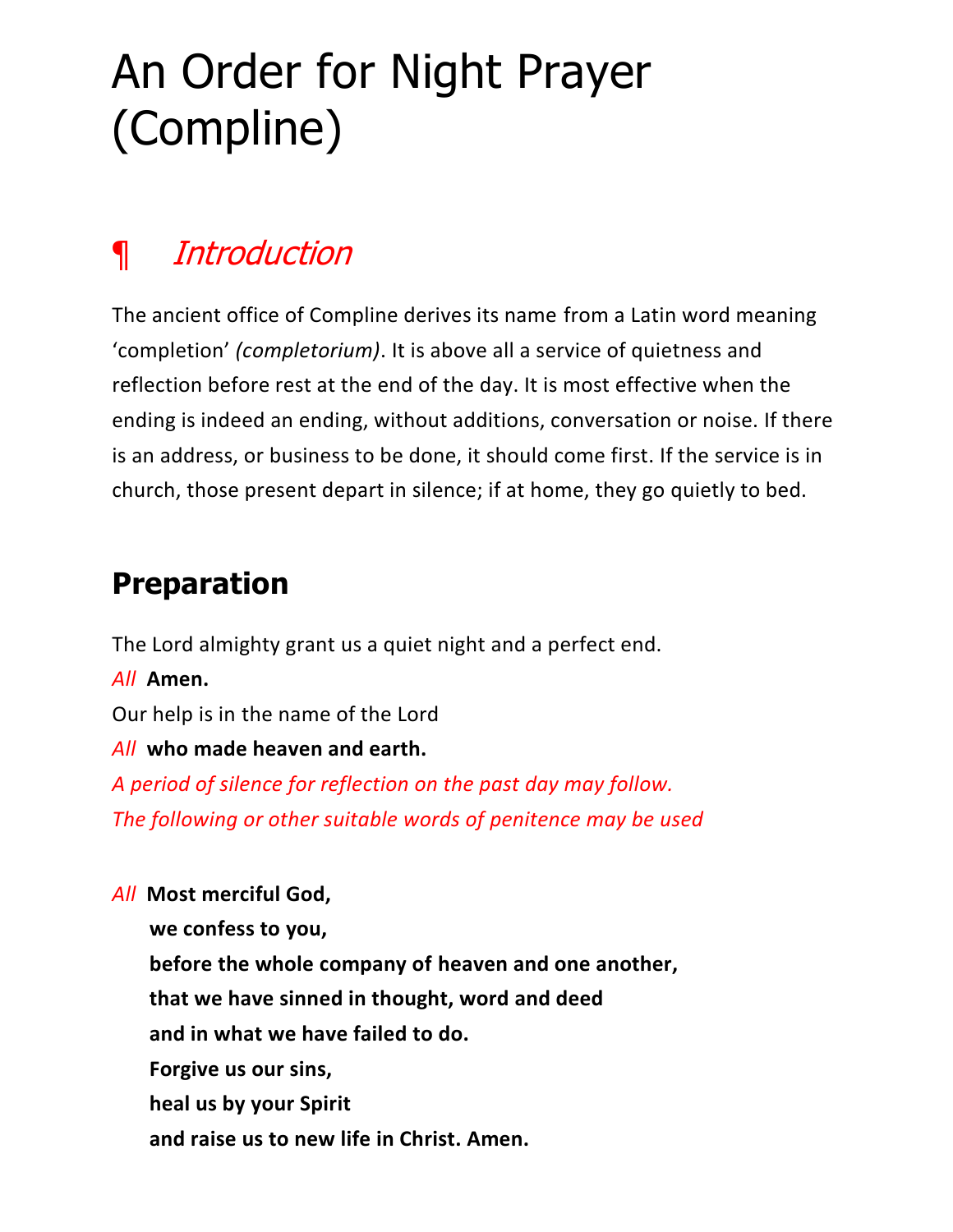O God, make speed to save us.

- *All* **O Lord, make haste to help us.**
- *All* **Glory to the Father and to the Son and to the Holy Spirit; as it was in the beginning is now and shall be for ever. Amen. Alleluia.**

#### *The following or another suitable hymn may be sung*

Before the ending of the day, Creator of the world, we pray That you, with steadfast love, would keep Your watch around us while we sleep.

From evil dreams defend our sight, From fears and terrors of the night; Tread underfoot our deadly foe That we no sinful thought may know.

O Father, that we ask be done Through Jesus Christ, your only Son; And Holy Spirit, by whose breath Our souls are raised to life from death

### **The Word of God**

### **[Psalmody](https://www.churchofengland.org/common-material/psalter#mm13a)**

*One or more of the following psalms may be used.*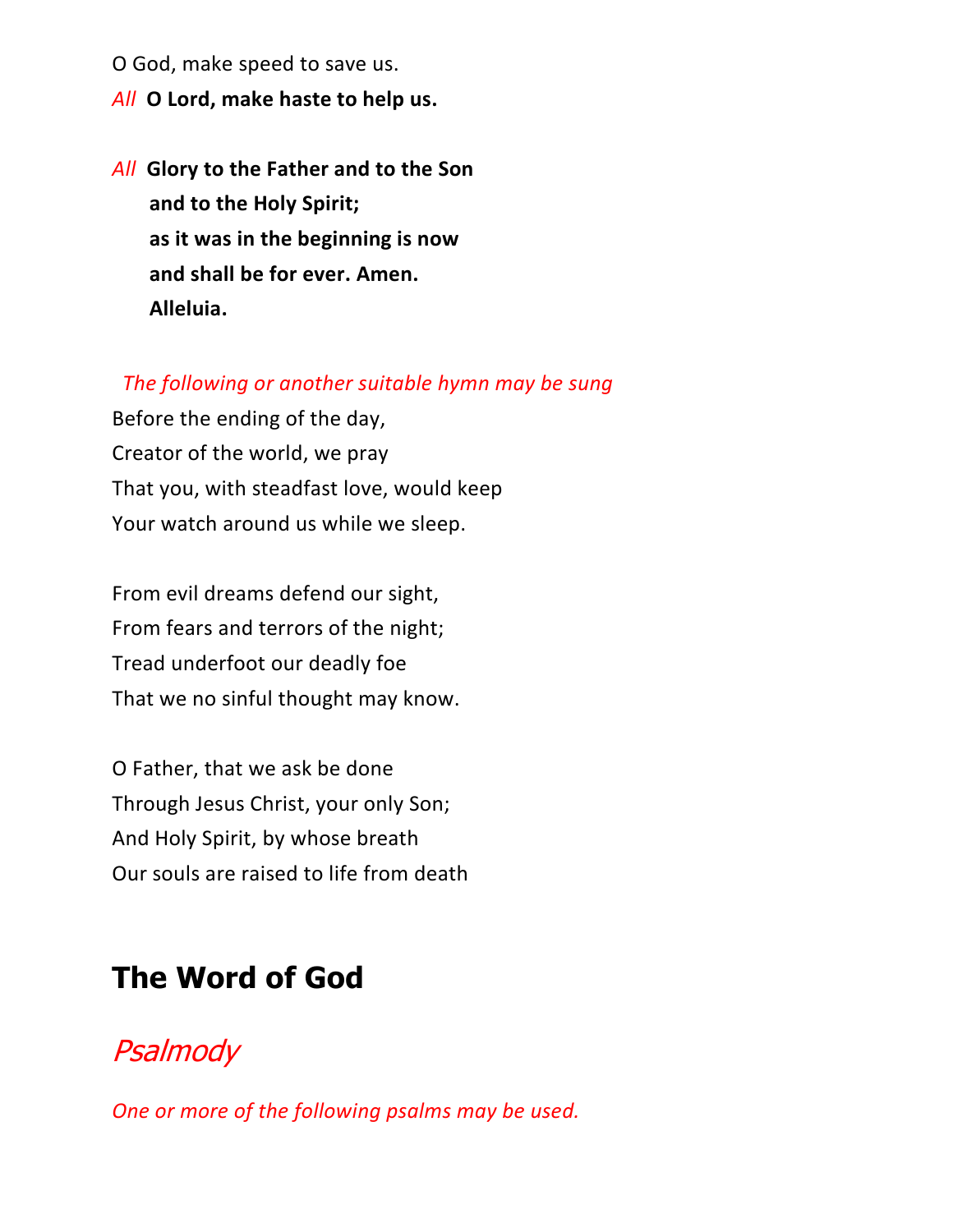# Psalm 4

- 1 Answer me when I call, O God of my righteousness; ♦ you set me at liberty when I was in trouble; have mercy on me and hear my prayer.
- 2 How long will you nobles dishonour my glory; ♦ how long will you love vain things and seek after falsehood?
- 3 But know that the Lord has shown me his marvellous kindness; ♦ when I call upon the Lord, he will hear me.
- 4 Stand in awe, and sin not;  $\blacklozenge$ commune with your own heart upon your bed, and be still.
- 5 Offer the sacrifices of righteousness ♦ and put your trust in the Lord.
- 6 There are many that say, 'Who will show us any good?' ♦ Lord, lift up the light of your countenance upon us.
- 7 You have put gladness in my heart, ♦ more than when their corn and wine and oil increase.
- 8 In peace I will lie down and sleep,  $\blacklozenge$ for it is you Lord, only, who make me dwell in safety.

# Psalm 91

- 1 Whoever dwells in the shelter of the Most High  $\blacklozenge$ and abides under the shadow of the Almighty,
- 2 Shall say to the Lord, 'My refuge and my stronghold,  $\blacklozenge$ my God, in whom I put my trust.'
- 3 For he shall deliver you from the snare of the fowler  $\blacklozenge$ and from the deadly pestilence.
- 5 You shall not be afraid of any terror by night, ♦ nor of the arrow that flies by day;
- 6 Of the pestilence that stalks in darkness,  $\blacklozenge$ nor of the sickness that destroys at noonday.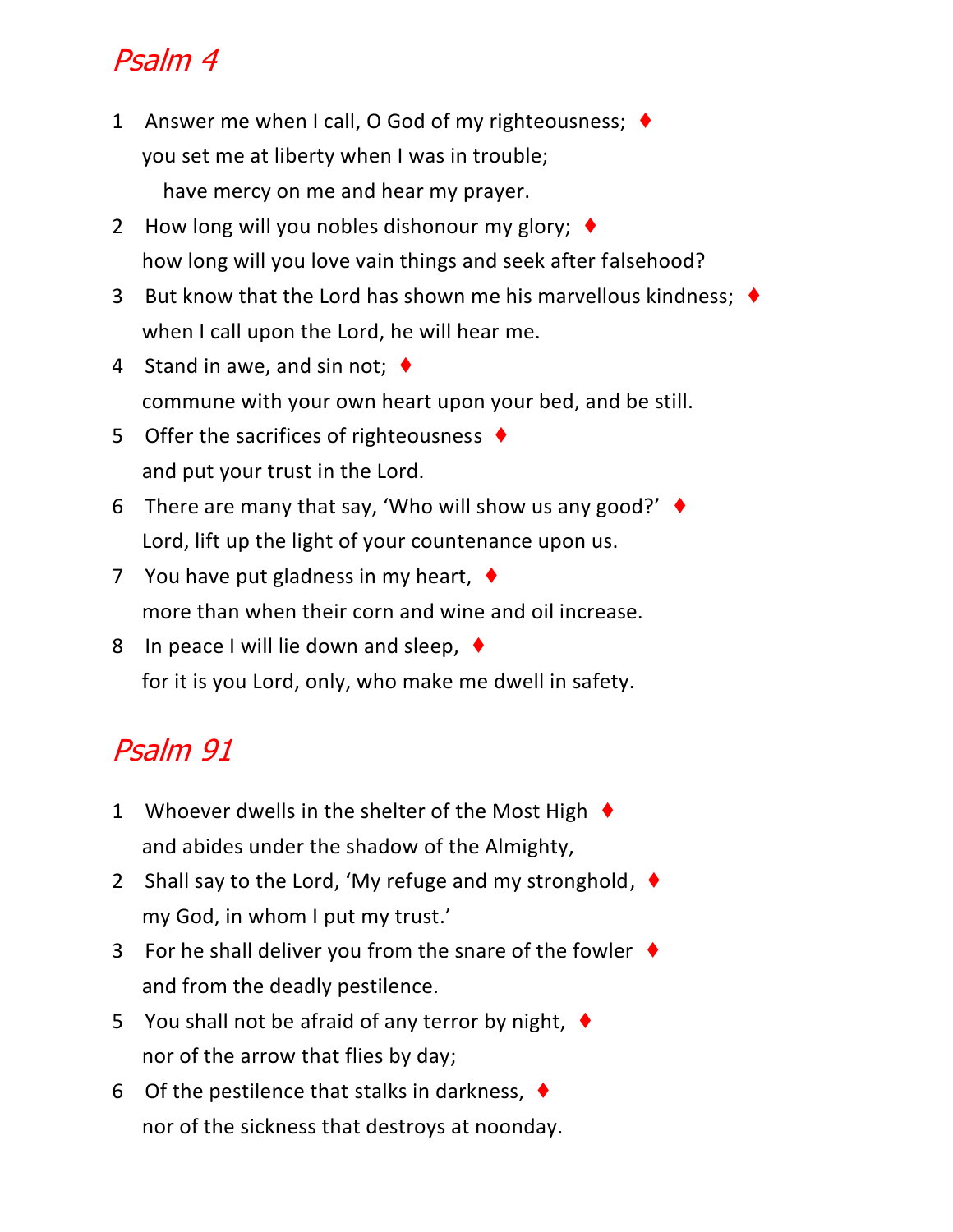- 7 Though a thousand fall at your side and ten thousand at your right hand, ♦ yet it shall not come near you.
- 8 Your eyes have only to behold ♦ to see the reward of the wicked.
- 9 Because you have made the Lord your refuge ♦ and the Most High your stronghold,
- 10 There shall no evil happen to you, ♦ neither shall any plague come near your tent.
- 11 For he shall give his angels charge over you,  $\blacklozenge$ to keep you in all your ways.
- 12 They shall bear you in their hands,  $\blacklozenge$ lest you dash your foot against a stone.
- 13 You shall tread upon the lion and adder;  $\blacklozenge$ the young lion and the serpent you shall trample underfoot.
- 14 Because they have set their love upon me, therefore will I deliver them;  $\blacklozenge$

I will lift them up, because they know my name.

15 They will call upon me and I will answer them;  $\blacklozenge$ I am with them in trouble,

I will deliver them and bring them to honour.

16 With long life will I satisfy them  $\triangleleft$ and show them my salvation.

# Psalm 134

- 1 Come, bless the Lord, all you servants of the Lord, ♦ you that by night stand in the house of the Lord.
- 2 Lift up your hands towards the sanctuary  $\blacklozenge$ and bless the Lord
- 3 The Lord who made heaven and earth  $\blacklozenge$ give you blessing out of Zion.

*At the end of the psalmody, the following is said or sung*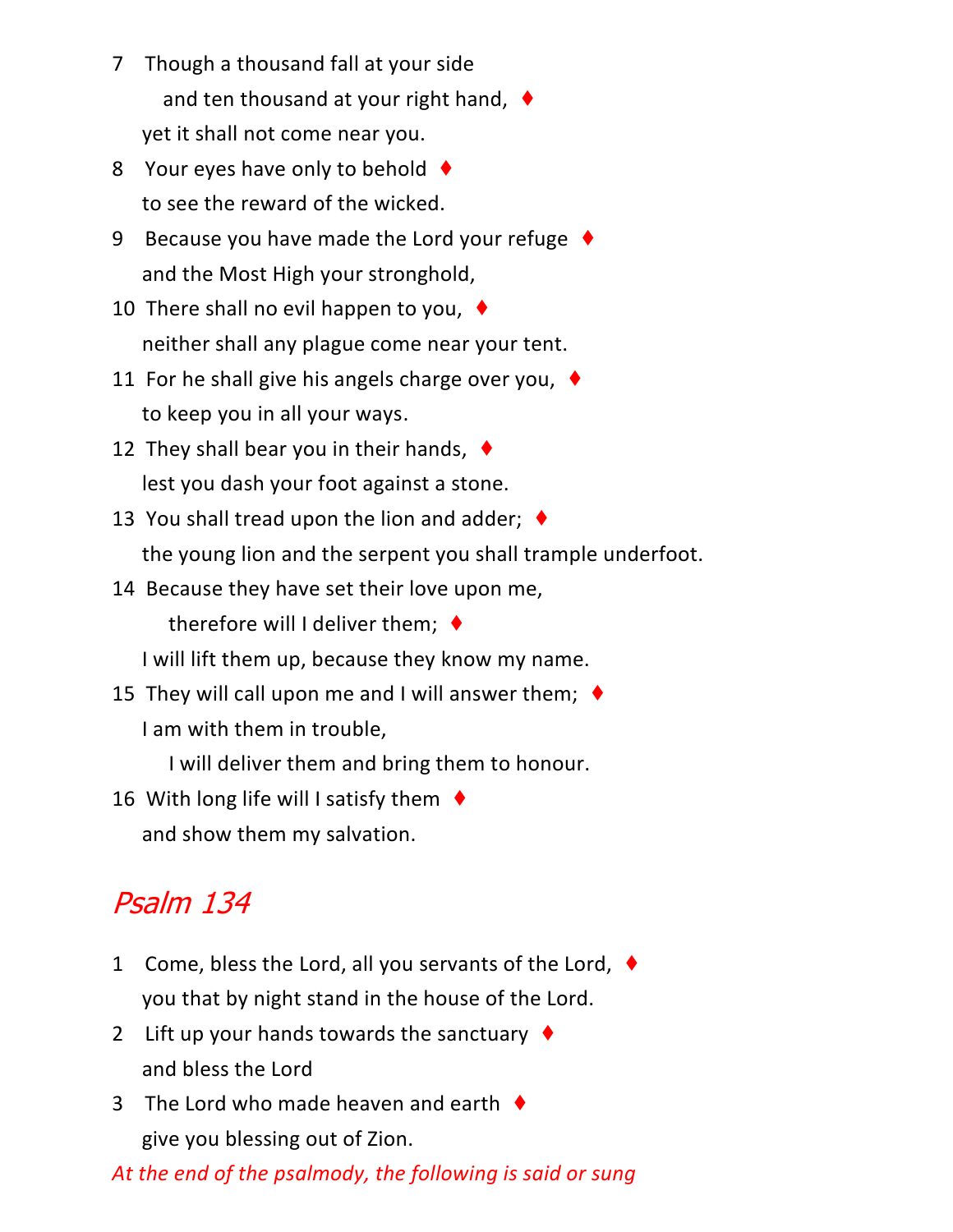*All* **Glory to the Father and to the Son and to the Holy Spirit; as it was in the beginning is now and shall be for ever. Amen**

# Scripture Reading

### *One of the following short lessons or another suitable passage is read*

You, O Lord, are in the midst of us and we are called by your name; leave us not, O Lord our God.

*Jeremiah 14.9*

### *(or)*

Be sober, be vigilant, because your adversary the devil is prowling round like a roaring lion, seeking for someone to devour. Resist him, strong in the faith.

*1 Peter 5.8, 9*

#### *(or)*

The servants of the Lamb shall see the face of God, whose name will be on their foreheads. There will be no more night: they will not need the light of a lamp or the light of the sun, for God will be their light, and they will reign for ever and ever.

*Revelation 22.4, 5*

### *The following responsory may be said*

Into your hands, O Lord, I commend my spirit.

*All* **Into your hands, O Lord, I commend my spirit.**

For you have redeemed me, Lord God of truth.

### *All* **I commend my spirit.**

Glory to the Father and to the Son

and to the Holy Spirit.

### *All* **Into your hands, O Lord, I commend my spirit.**

### *Or, in Easter*

Into your hands, O Lord, I commend my spirit.

Alleluia, alleluia.

*All* **Into your hands, O Lord, I commend my spirit. Alleluia, alleluia.**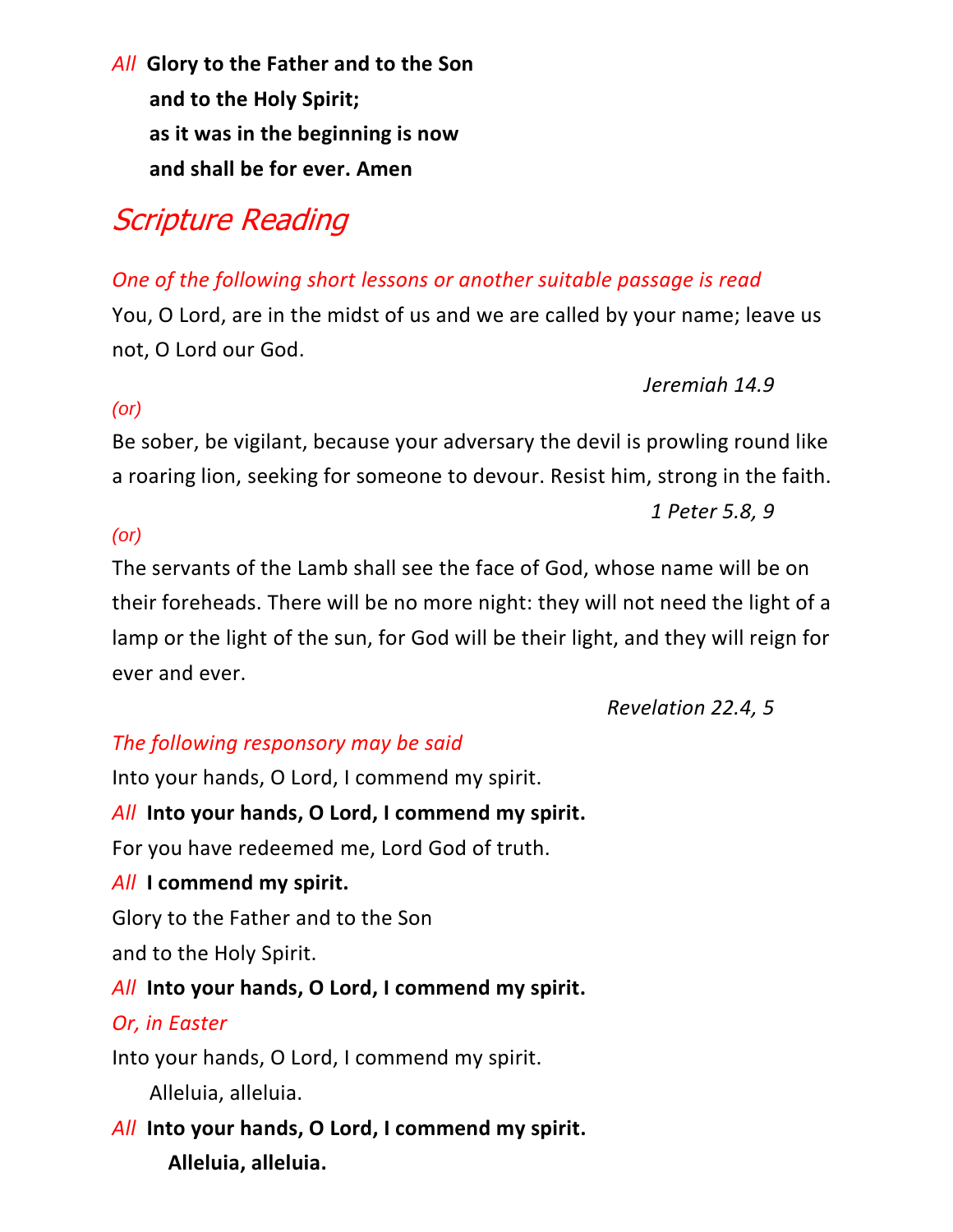For you have redeemed me, Lord God of truth.

*All* **Alleluia, alleluia.** Glory to the Father and to the Son and to the Holy Spirit. *All* **Into your hands, O Lord, I commend my spirit. Alleluia, alleluia.** Keep me as the apple of your eye. *All* **Hide me under the shadow of your wings.**

### Gospel Canticle

#### *The Nunc dimittis (The Song of Simeon) is said or sung*

- *All* **Save us, O Lord, while waking, and guard us while sleeping, that awake we may watch with Christ and asleep may rest in peace.**
- 1 Now, Lord, you let your servant go in peace: ♦ your word has been fulfilled.
- 2 My own eyes have seen the salvation  $\triangle$ which you have prepared in the sight of every people;
- 3 A light to reveal you to the nations  $\blacklozenge$ and the glory of your people Israel.

*Luke 2.29-32*

- *All* **Glory to the Father and to the Son and to the Holy Spirit; as it was in the beginning is now and shall be for ever. Amen.**
- *All* **Save us, O Lord, while waking, and guard us while sleeping, that awake we may watch with Christ and asleep may rest in peace.**